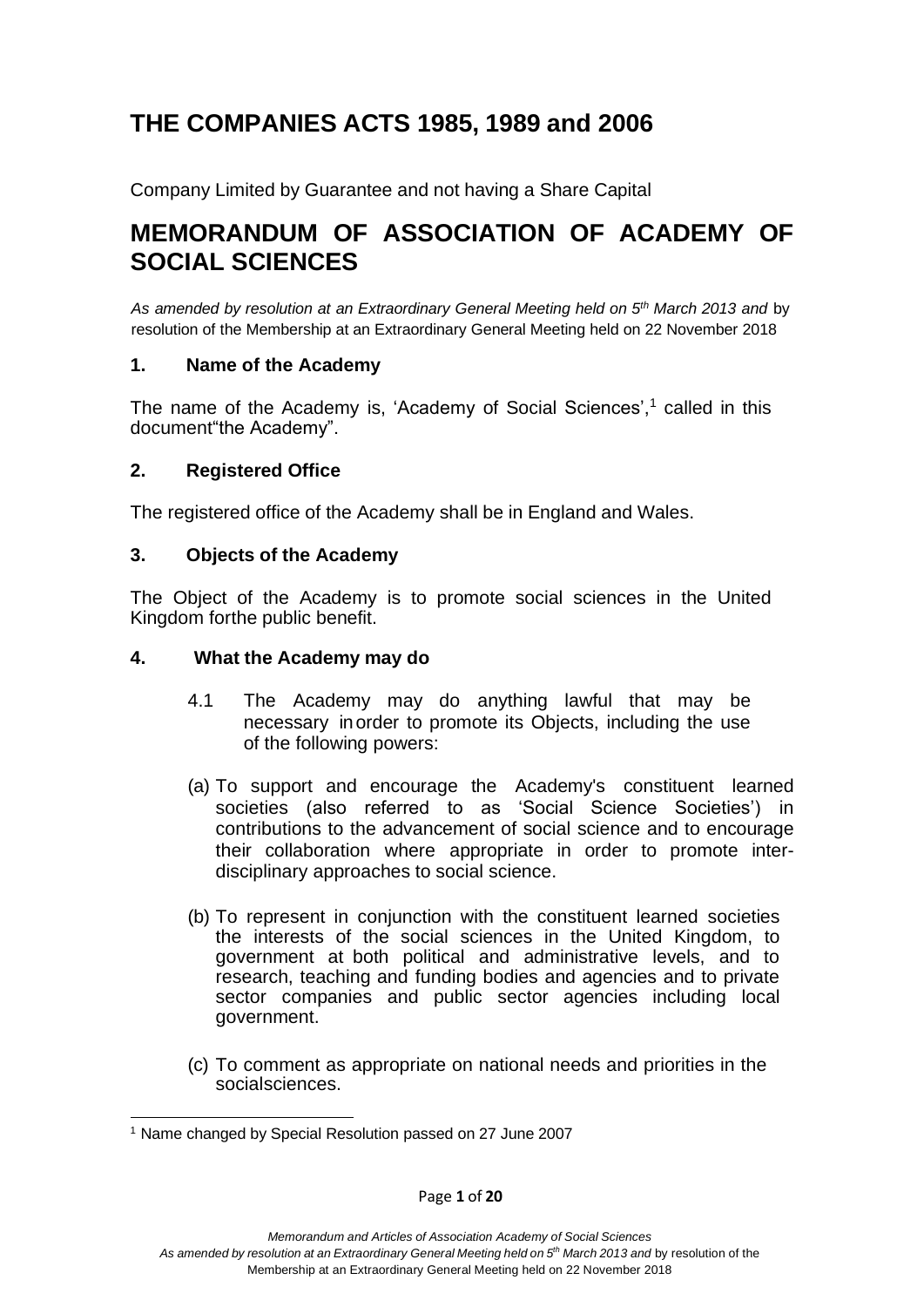- (d) To encourage international co-operation in the advancement of the social sciences and to ensure that the UK is represented as a member of the international organisations concerned with social sciences.
- (e) To disseminate information about social scientists, the social sciences and what they seek to achieve to the general public and to educational institutions.
- (f) To construct, alter, provide, manage, maintain, furnish and fit with allthe necessary furniture and other equipment the buildings and any other premises or structure or land which the Academy may need for its Objects.
- (g) To employ and pay any employees, officers, servants and professionalor other advisers.
- (h) Subject to any consents required by law to raise funds and borrow moneys, to invite and receive contributions or grants or enter into contracts, seek subscriptions or raise monies in any other way.
- (i) Subject to any consent required by law to buy, take on lease, sell, lease or otherwise dispose of, hire, charge or mortgage or acquire any land orproperty of any sort and give or receive any guarantee or indemnity.
- (j) To promote, encourage or undertake study or research and disseminate the results of such.
- (k) To produce, print and publish anything in written, oral or visual mediain furtherance of the Objects.
- (l) To provide or procure the provision of services, training, consultancy, advice, support, counselling and guidance in furtherance of all of the Objects or any of them.
- (m) To promote and advertise the Academy's activities.
- (n) To invest any money that the Academy does not immediately need to any investments, securities or properties.
- (o) To carry on trade insofar as either the trade is exercised in the course of the actual carrying out of a primary Object of the Academy or the trade is temporary and ancillary to the carrying out of the Objects of the Academy.
- (p) To establish, promote and otherwise assist any limited company or companies for the purpose of acquiring any property or of furthering in any way the Objects of the Academy through trading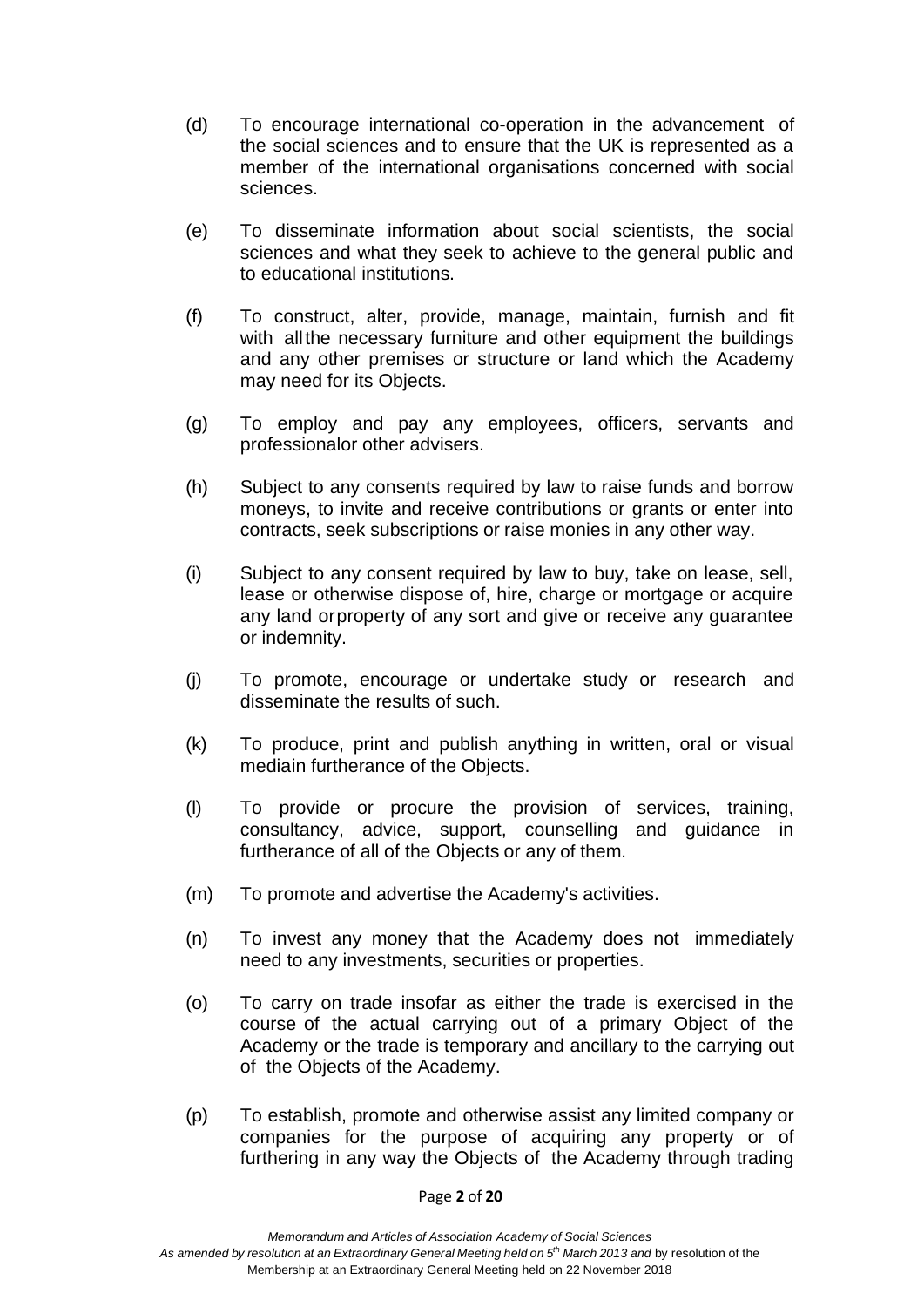and to establish the same either as wholly owned subsidiaries of the Academy or jointly with other persons, companies, government departments or local authorities and to finance the same if the Members of the Council see fit by way of loan or share subscription on commercial terms provided that the Academy shall seek professional legal advice before financing such companies.

- (q) To establish support or join with any charitable companies, institutions, societies or associations whose objects are the same as or similar to its own.
- (r) To purchase or otherwise acquire any of the property, assets and liabilities of any of the charities, institutions, societies or associations with which the Academy is authorised to join, and perform any of their engagements.
- (s) To transfer any of the Academy' s property, assets, liabilities and engagements to any of the charities, institutions, societies or associations with which the Academy is authorised to join.
- (t) To open and operate banking accounts and other banking facilities.
- (u) To enter into any arrangements with any governments, authorities or any person, company or association necessary to promote any of the Academy's Objects.
- (v) To insure any risks arising from the Academy's activities.
- (w) To insure the Council against the costs of a successful defence to a criminal prosecution brought against them or against personal liability incurred in respect of any act or omission which is or is alleged to be a breach of trust or breach of duty, unless the trustee concerned knew that, or was reckless whether, the act or omission was a breach oftrust or breach of duty.
- (x) To make such ex gratia payments as are considered reasonable and fair with the consent of the Charity Commissioners.
- (y) To pay all the expenses and costs of establishing this Academy.
- (z) To delegate upon such terms and at such reasonable remuneration as the Academy may think fit to professional investment managers ("the Managers") the exercise of all or any of its powers of investment provided always that:
	- (i) The Managers shall be authorised to carry on investment business under the provisions of the Financial Services Act 1986;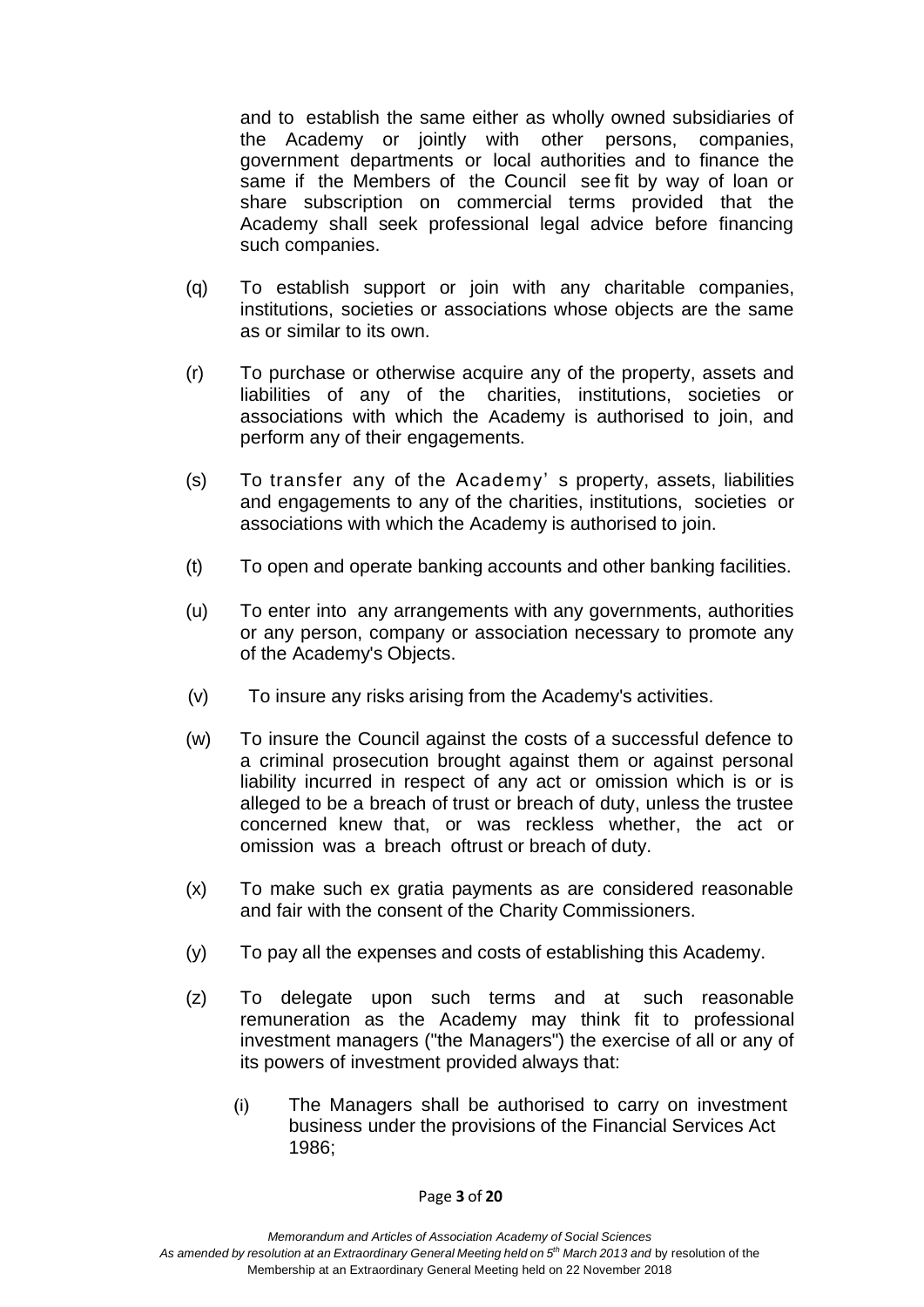- (ii) The delegated powers shall be exercisable only within clear policy guidelines drawn up in advance by the Academy;
- (iii) The Managers shall be under a duty to report promptly to the Academy any exercise of the delegated powers and in particular to report every transaction carried out by the Managers of the Academy within 14 days and report regularly on the performance of investments managed by them;
- (iv) The Academy shall be entitled at any time to review, alter or terminate the delegation or the terms thereof;
- (v) The Academy shall be bound to review the arrangements for delegation at intervals but so that any failure by the Academy to undertake such reviews shall not invalidate the delegation;
- (vi) The Academy and its Council shall not be liable for any acts and defaults of the Managers.
- (aa) To permit any investments belonging to the Academy to be held in the name of any clearing bank, trust corporation or stockbroking company which is a member of the Stock Exchange (or any subsidiary of any such stockbroking company) as nominee for the Academy and to pay any such nominee reasonable and proper remuneration for acting as such.

## **5. Use of income and property**

5.1 The income and property of the Academy shall be applied solely towards the promotion of its Objects and no part of it shall be paid or transferred directly or indirectly by way of dividend bonus or otherwise by way of profit to members of the charity and no member of the Council may be appointed to any office of the charity paid by salary or fees or receive any remuneration or other benefit in money or money's worth from the Academy except as shown below under 'Allowed Payments'.

#### **6. Allowed Payments**

- 6.1 The Academy may pay:
- (a) Reasonable and proper payment to any officer or servant of the Academy who is not a member of its Council for any services to the Academy.
- (b) Reasonable and proper remuneration to a member of the Council for services actually rendered to the Academy including the usual professional charges for services provided by any member of the Council PROVIDED THAT: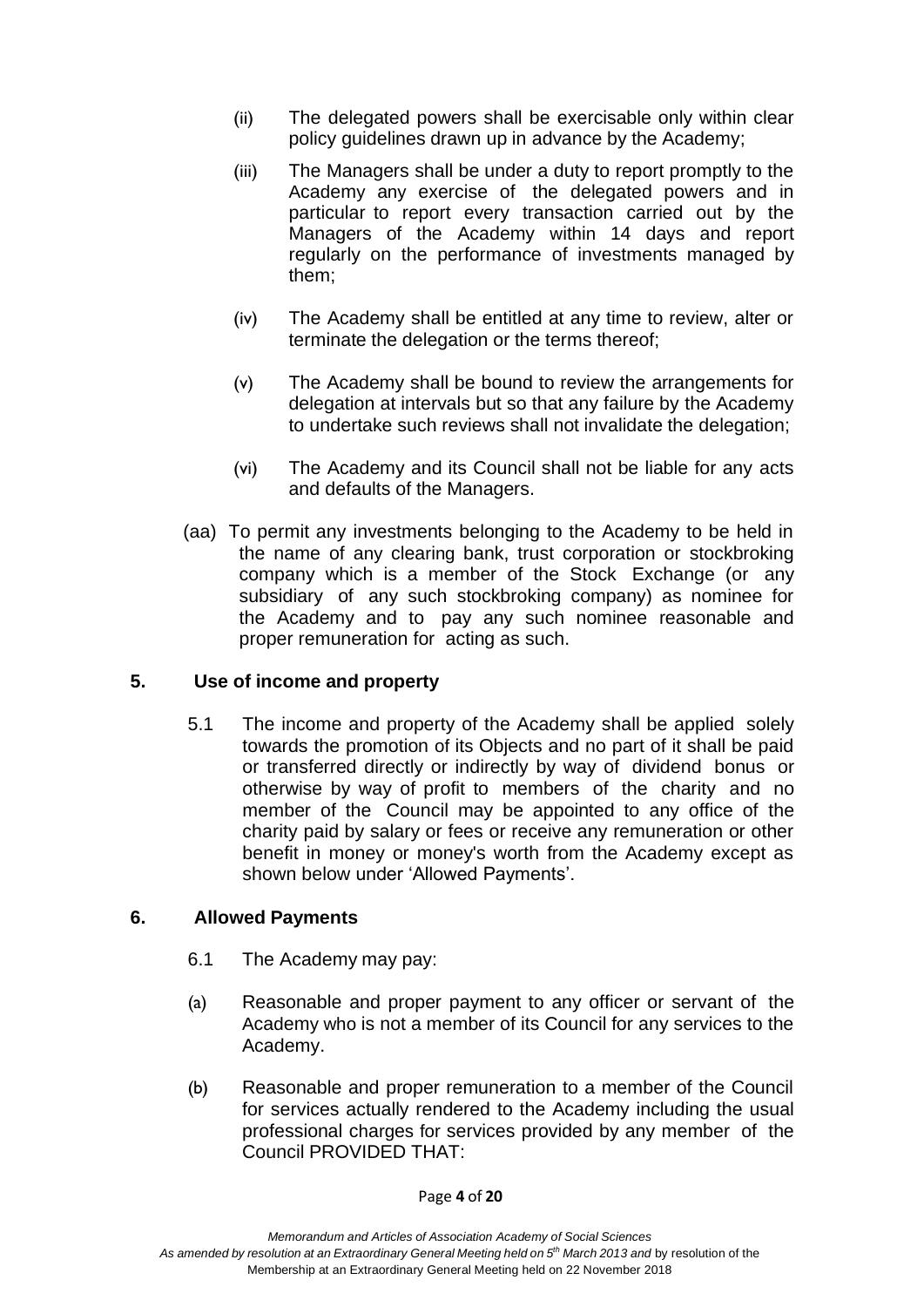- (i) The number of members of the Council so remunerated shall not exceed a minority of the quorum of the members of the Council.
- (ii) Such member of the Council shall be absent from all meetings at which the terms and conditions of his or her employment with the Academy are discussed;
- (iii) Such member of the Council shall not vote on any resolution relating to his or her employment;
- (iv) The other members of the Council are satisfied that his or her employment, or that of his or her firm, is both necessary and expedient in the interests of the Academy.
- (c) Interest on the money lent by any member of the Academy or its Council. The annual rate of interest must not be more than 2% below the base rate of one of the clearing banks or a rate of 3% whichever is the greater.
- (d) Reasonable out-of-pocket expenses to any member of the Council.
- (e) Reasonable and proper payment to a company of which a member of the Council holds not more than a hundredth of the capital.
- (f) Reasonable and proper rent of premises demised or let by any member of the Academy or its Council.
- (g) All reasonable and proper premiums in respect of indemnity insurance effected in accordance with the powers in this Memorandum.
- (h) In exceptional cases other payments or benefits but only with the prior written approval of the Charity Commission.

PROVIDED THAT no member of the Academy or the Council shall be present during the discussion of, or voting on, any decision to borrow money from or payrent or make a payment or give a benefit to that member.

#### **7. Alterations to this Memorandum**

7.1 No alterations to this Memorandum may be made which would cause the Academy to cease to be a charity in law. Other alterations to this Memorandum may only be made by special resolution. For a special resolution to be valid, twenty one clear days' notice of it must be given, and 75% of the votes of those voting must be in favour of it. Such a resolution may be passed on less notice if members representing 95% of the total votes of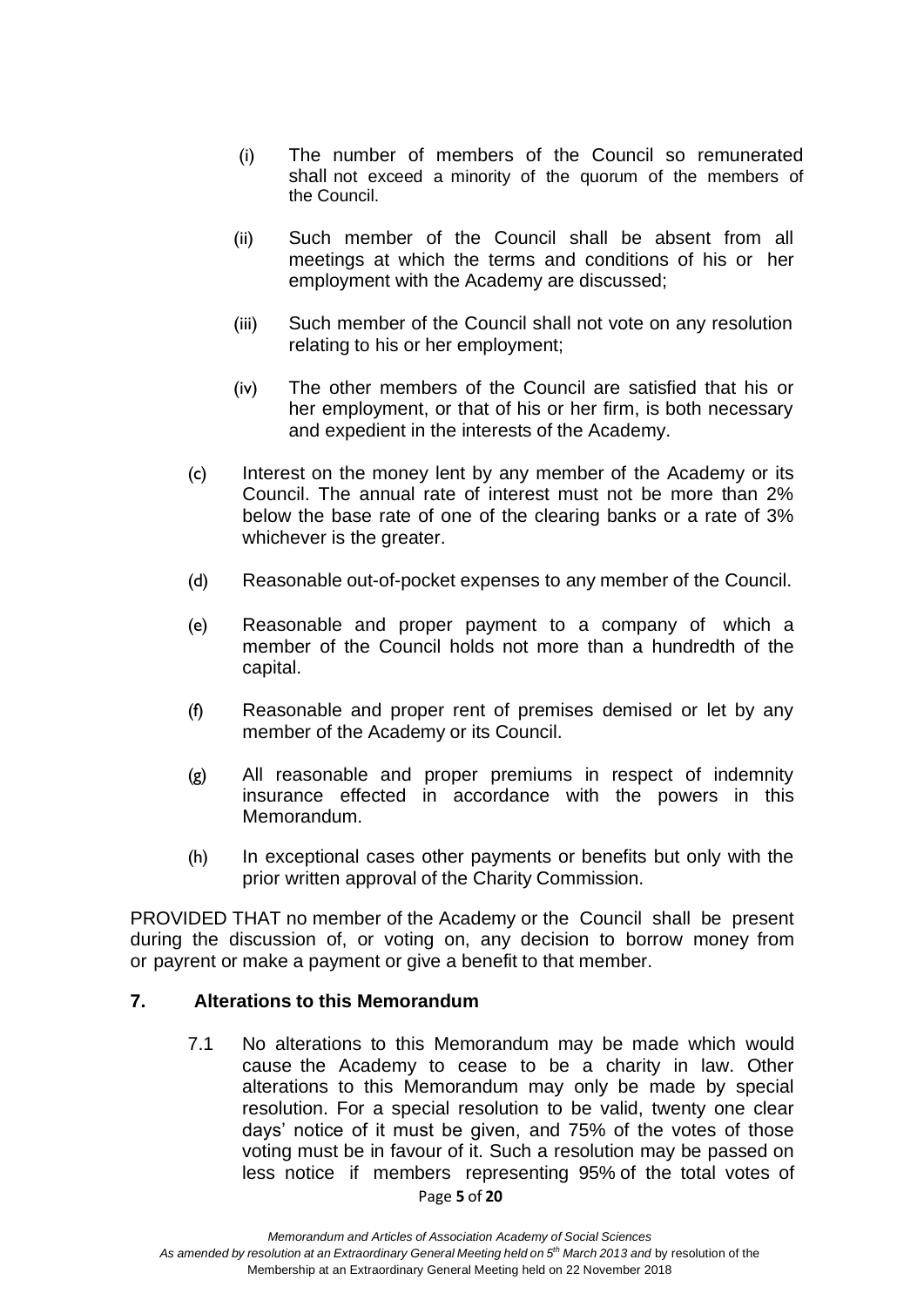members having the right to vote agree.

- 7.2 Alterations may only be made to the Objects of the Academy or any clause of this Memorandum or Articles which directs or restricts the way monies or the property of the Academy may be used with the Charity Commission's prior written consent.
- 7.3 The Charity Commission and the Companies Registrar must be informed of alterations and all future copies of the Memorandum issued must contain the alteration.

#### **8. Limited Liability**

8.1 The liability of the members is limited

#### **9. Guarantee by Members of the Academy**

- 9.1 Every member of the Academy agrees to contribute to the Academy £1 or any smaller amount required if:
- (a) The Academy is wound-up while he or she is a member of within a year afterwards; and
- (b) The Academy has debts and liabilities which it cannot meet out of its assets.

#### **10. Winding-up of the Academy**

- 10.1 If the Academy is wound-up or dissolved, and there remains any property after all debts and liabilities have been met, the property must not be distributed among the members of the Academy. Instead it must be given or transferred to some other charitable institution or institutions. This other institution must have similar Objects to those of the Academy and must prohibit the distribution of its income and property among its members to an extent at least as great as that required by this Memorandum of Association.
- 10.2 The institutions will be chosen by the members of the Academy at or before the time when the Academy is wound-up or dissolved and if that cannot be done then the property shall be given to some other charity or charitable object.

#### **11. Subscribers**

We, the people whose names, addresses and descriptions are written below, wish toform into an Academy with this Memorandum of Association.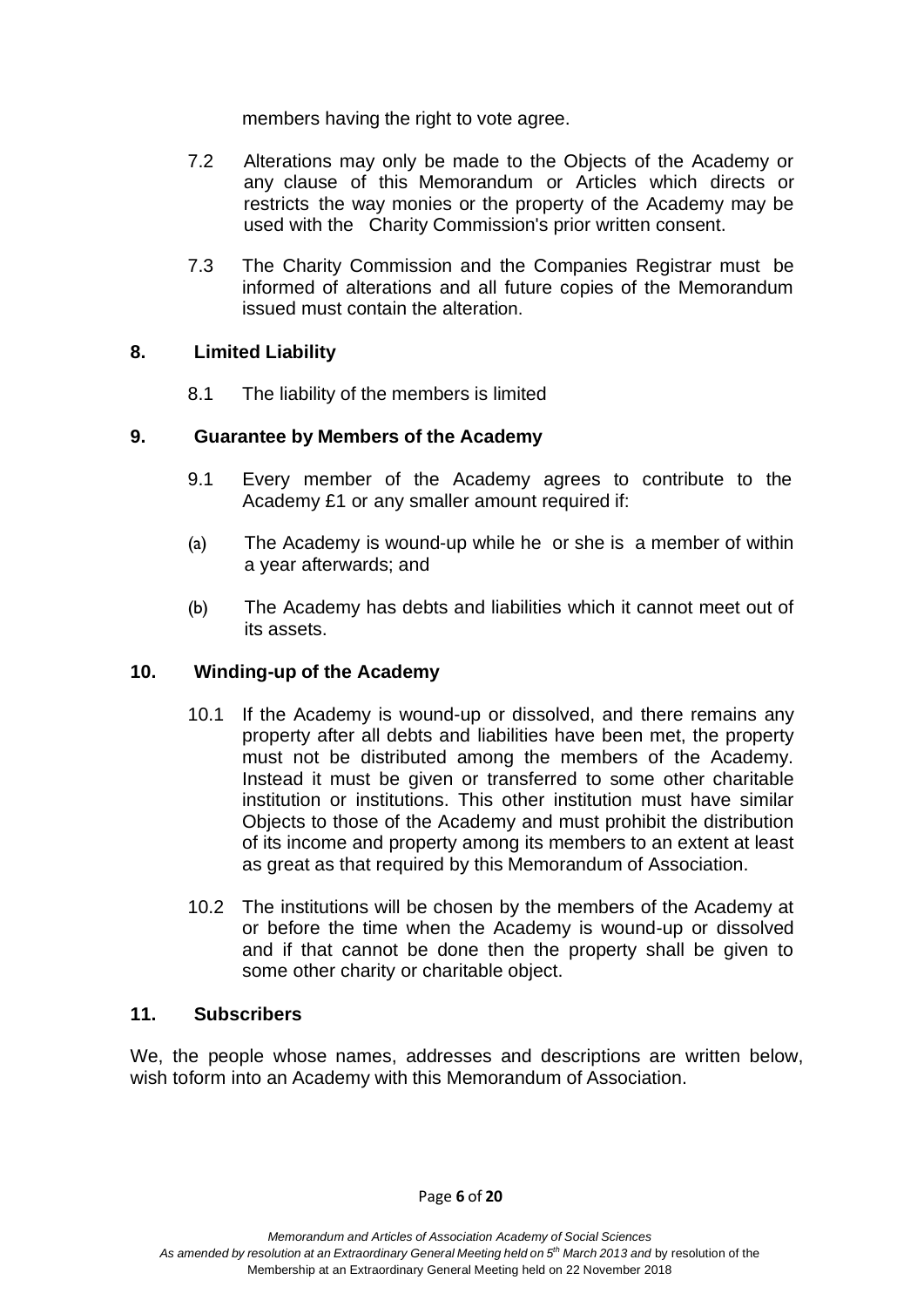# **THE COMPANIES ACTS 1985, 1989 and 2006**

Company Limited by Guarantee and not having a Share Capital

# **ARTICLES OF ASSOCIATION OF ACADEMY OF SOCIAL SCIENCES<sup>2</sup>**

As adopted by a Special Resolution passed on 27<sup>th</sup> June 2007 and amended by a Special Resolution passed on 5<sup>th</sup> March 2013 and by resolution of the Membership at an Extraordinary General Meeting held on 22 November 2018

#### **INTERPRETATION**

| In these Articles and the Memorandum:<br>1 <sub>1</sub> |                                                                                                                                                                                                                                                                                             |
|---------------------------------------------------------|---------------------------------------------------------------------------------------------------------------------------------------------------------------------------------------------------------------------------------------------------------------------------------------------|
| "the Academy"                                           | means the above-named company;                                                                                                                                                                                                                                                              |
| "the Acts"                                              | means the Companies Acts 1985, 1989 and 2006;                                                                                                                                                                                                                                               |
| "Affiliate"                                             | means a person affiliated to the Academy not having the<br>right to vote a General Meetings;                                                                                                                                                                                                |
| "the Articles"                                          | means these Articles of Association of the Academy;                                                                                                                                                                                                                                         |
| "clear days"                                            | means in relation to a period of notice means the period<br>excluding the day when the notice is given or deemed to<br>be given and the day for which it is given or on which it is to<br>take effect                                                                                       |
| "Charities Act"                                         | means the Charities Acts 1993 and 2006;                                                                                                                                                                                                                                                     |
| "the Council"                                           | means the body charged with running the Academy in<br>accordance with <b>Articles 36</b> to 52 which is the board of<br>directors of the Academy for the purposes of company law<br>and whose members are also the charity trustees of the<br>Academy in accordance with the Charities Act; |
| "Council Member"                                        | a member of the Council;                                                                                                                                                                                                                                                                    |
| "executed"                                              | means any mode of execution                                                                                                                                                                                                                                                                 |
| "General Meeting"                                       | means any meeting of the Members, whether designated<br>as an Annual General Meeting or an Extraordinary General<br>Meeting;                                                                                                                                                                |

 $2$  As amended by special resolution  $27<sup>th</sup>$  June 2007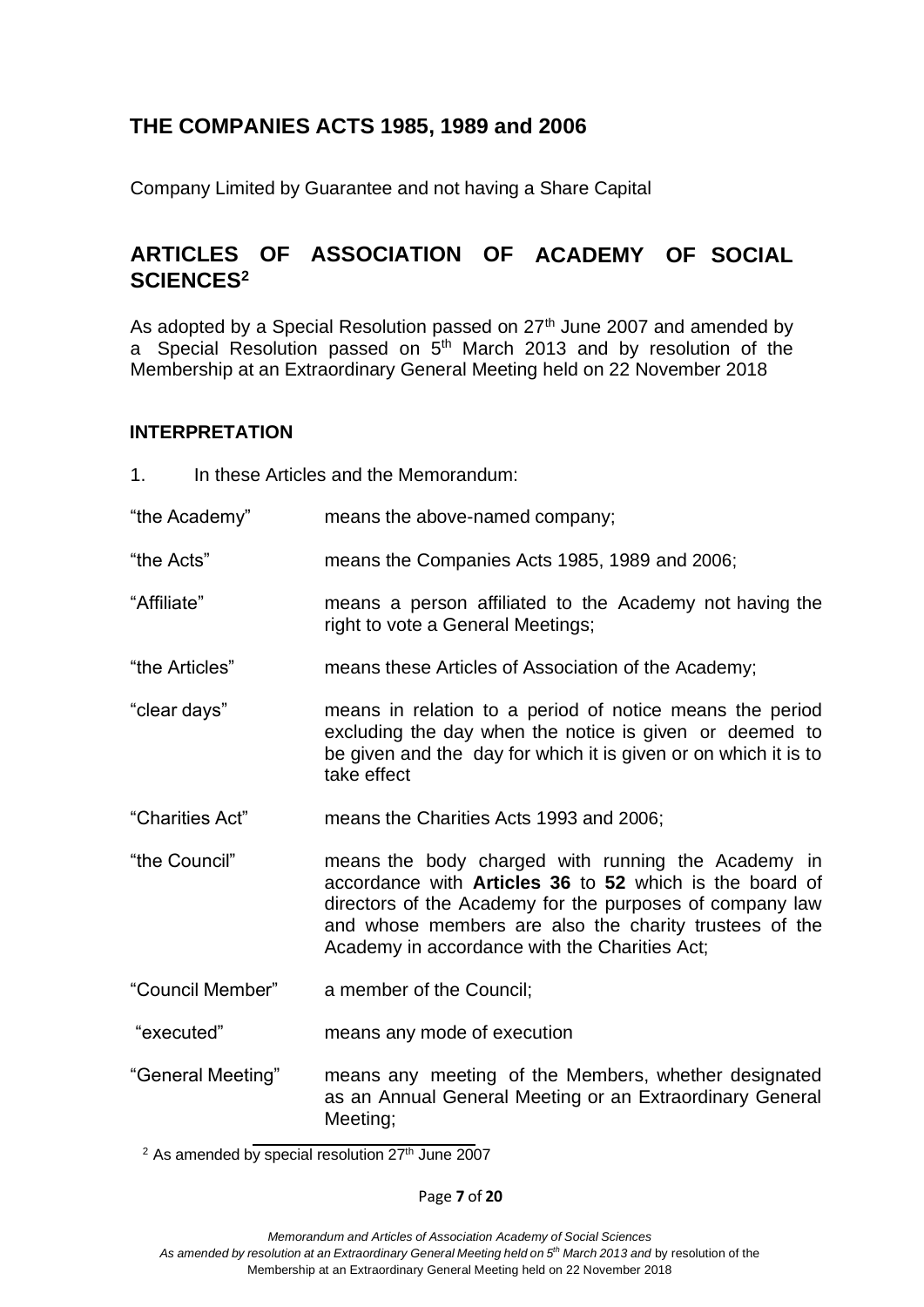| "Member"          | means a member of the Academy (both individual and<br>organizational members) having the right to vote at<br><b>General Meetings;</b>                 |
|-------------------|-------------------------------------------------------------------------------------------------------------------------------------------------------|
| "the Memorandum"  | means the Memorandum of Association of the Academy                                                                                                    |
| "month"           | means a calendar month;                                                                                                                               |
| "Office"          | means the registered office of the Academy;                                                                                                           |
| "Operating Rules" | means the regulations governing the administration of the<br>Academy formulated in accordance with <b>Article 42</b> , from<br>time to time in force; |
| "the seal"        | means the common seal of the Academy, if it has one                                                                                                   |
| "Secretary"       | means the company secretary of the Academy or any other<br>person appointed to perform the duties of the company<br>secretary of the Academy;         |

"the United Kingdom" means Great Britain and Northern Ireland

Words importing the singular number only shall include the plural number and vice versa; words importing the one gender shall include all genders and words importing persons shall include corporations.

Subject to the preceding provisions of this Article and unless the context requires otherwise, words or expressions defined in the Acts (but excluding any statutory modification thereof not in force on the date on which these Articles become binding on the Academy) shall bear the same meaning in the Articles.

References to an Act of Parliament are to the Act as amended or re-enacted fromtime to time and to any subordinate legislation made under it.

#### **MEMBERSHIP OF THE ACADEMY**

- 2. The number of Members of the Academy is unlimited.
- 3. The Operating Rules shall from time to time prescribe different categories or classes of Members under whatever title or nomenclature the Operating Rules shall specify and shall bestow upon the persons concerned such rights, privileges, duties and obligations as shall be specified in the Operating Rules.
- 4. The Council shall admit as Members any individual or organisation who in each case fulfil the criteria prescribed by the Operating Rules for membership of aparticular category or class of Member and who:
	- 4.1 are selected in accordance with the Operating Rules; and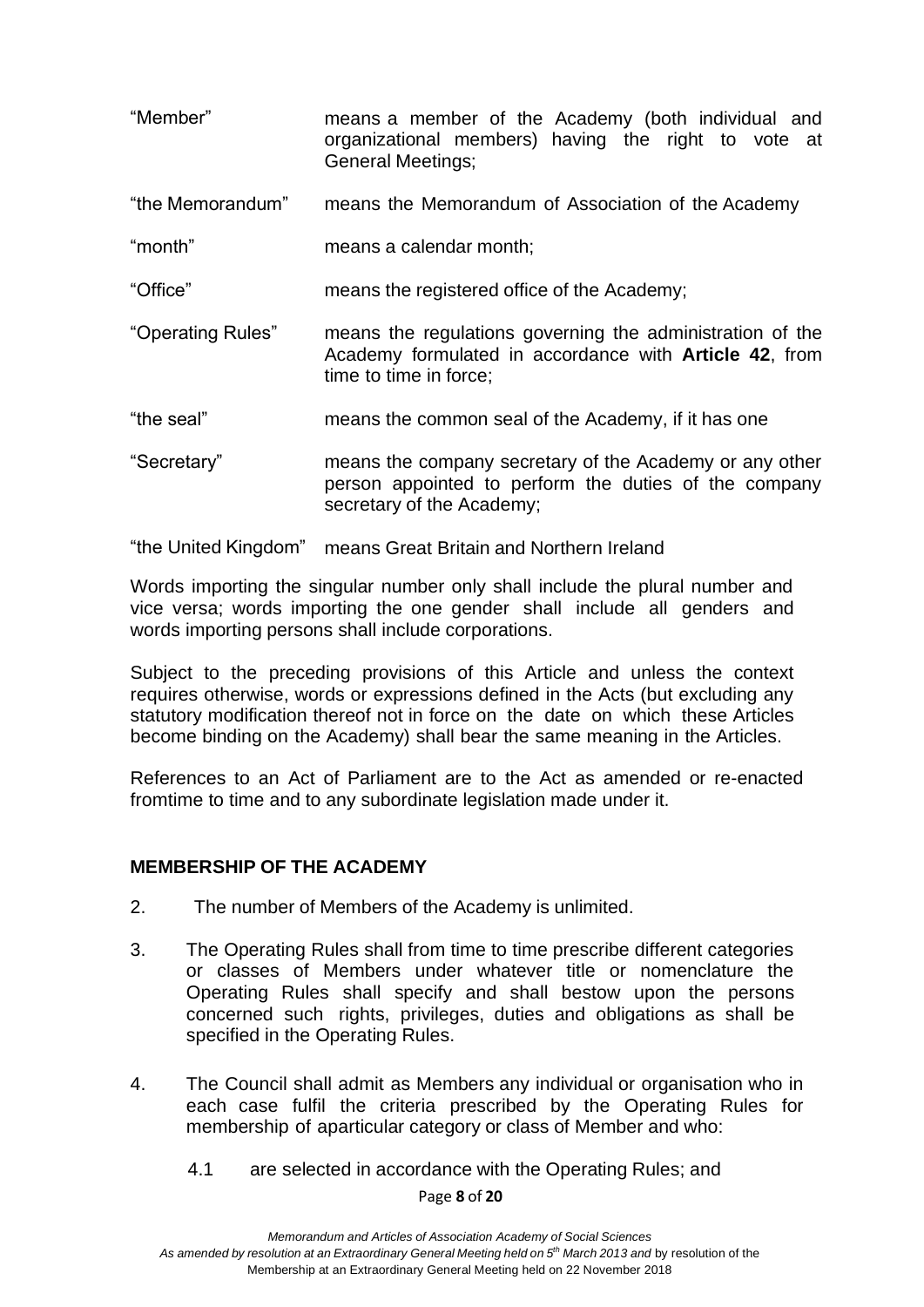- 4.2 fulfil such conditions for admission as are prescribed by the Operating Rules.
- 5. Membership shall not be transferable and a Member shall cease to be so in any of the circumstances stated in the Operating Rules.

## **AFFILIATES**

- 6. The Council shall from time to time prescribe different classes of Affiliates which shall be set out in the Operating Rules and shall specify such privilegesand duties of such classes of Affiliates. No Affiliate shall have the right to attend and vote at a General Meeting of the Academy.
- 7. The Council shall admit as an Affiliate any individual or organisation who fulfils the criteria prescribed by the Operating Rules for admission to a particular class of Affiliate.

#### **GENERAL MEETINGS**

- 8. The Academy shall in each calendar year hold an Annual General Meeting in addition to any other meetings in that year, and shall specify the meeting as such in the notices calling it; and not more than fifteen months shall elapse between the date of one Annual General Meeting of the Academy and that of the next. Annual General Meetings shall be held at such times and places as the Council shall determine.
- 9. All General Meetings other than Annual General Meetings shall be called Extraordinary General Meetings. The Council may call General Meetings and, on the requisition of Members in accordance with the provisions of the Acts, shall within 21 days from the date of the deposit of the requisition convene an Extraordinary General Meeting for a date not later than eight weeks after the deposit of the requisition.
- 10. If there are not within the United Kingdom sufficient members of Council to convene a General Meeting, any member of Council may convene a General Meeting.

#### **NOTICE OF GENERAL MEETINGS**

11. An Annual General Meeting and an Extraordinary General Meeting called for the passing of a Special Resolution shall be called by at least twenty-one clear days' notice. All other Extraordinary General Meetings shall be called by at least fourteen clear days' notice but a General Meeting may be called by shorter notice if it is so agreed;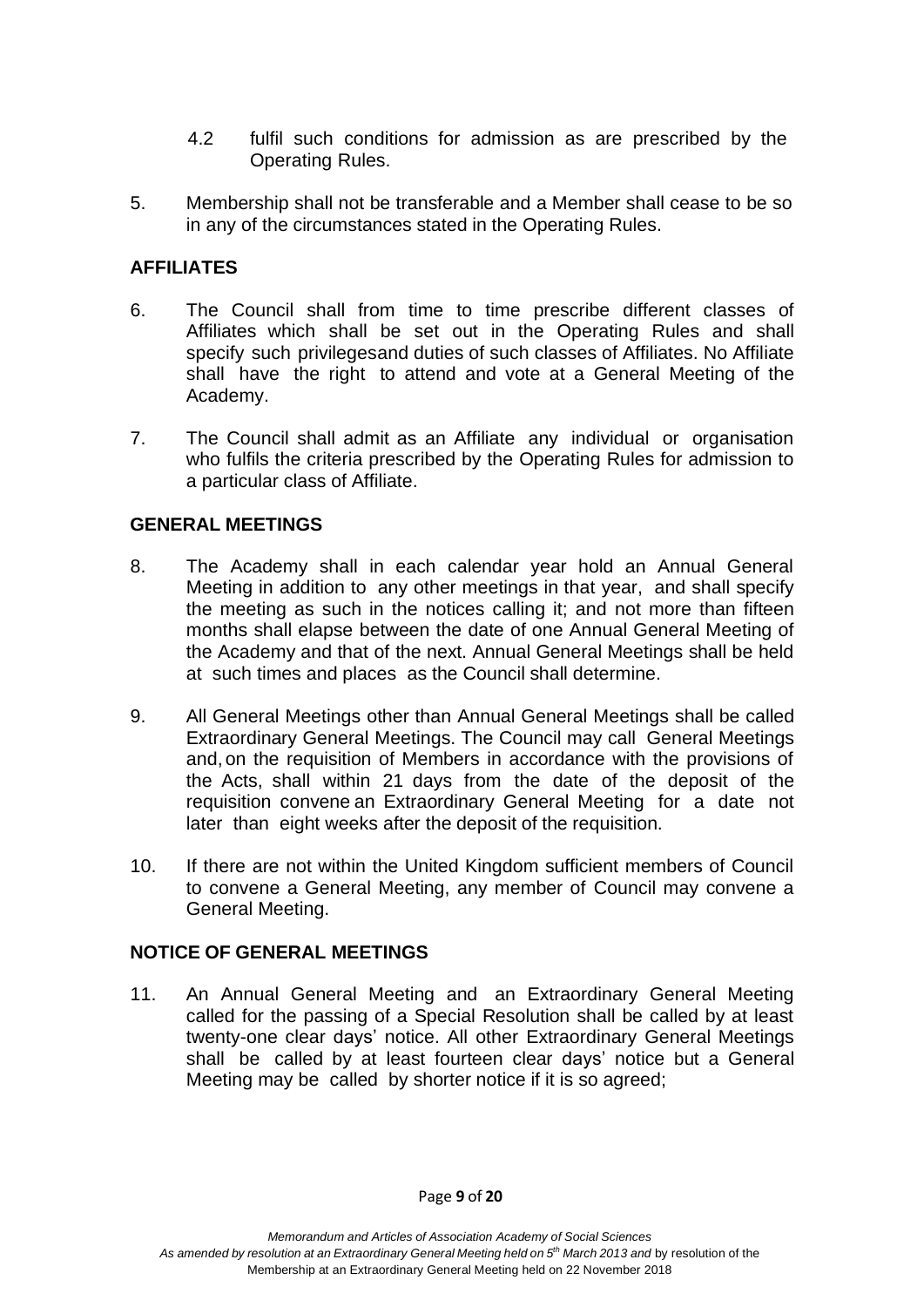- 11.1 in the case of an Annual General Meeting, by all the Members entitledto attend and vote at such meeting; and
- 11.2 in the case of any other meeting by a majority in number of Members having the right to attend and vote at such a meeting, being a majority together holding not less than 95 per cent of the total voting rights at that meeting of all the Members.
- 12. A General Meeting may also be called by shorter notice if otherwise permitted by the Acts.
- 13. The notice shall specify the time and place of the meeting, the general natureof the business to be transacted, the method of appointing a proxy and, in the case of an Annual General Meeting, shall specify the meeting as such.

#### **PROCEEDINGS AT GENERAL MEETINGS**

- 14. No business shall be transacted at any General Meeting unless a quorum is present. Twelve persons entitled to vote upon the business to be transacted, each being a Member shall constitute a quorum.
- 15. If a quorum is not present within half an hour from the time appointed for the meeting, or if during a meeting a quorum ceases to be present, the meeting shall stand adjourned to the same day in the next week at the same time and place or to such time and place as the Council may determine.
- 16. The President or in his or her absence some other Council Member nominated by the Council shall preside as chair of the general meeting, but if neither the President nor such nominated member of Council (if any) be present within fifteen minutes after the time appointed for holding the meeting and willing to act, the other Council Members present shall elect one of their number to be chair.
- 17. The chair may, with the consent of a meeting at which a quorum is present, (and shall if so directed by the meeting) adjourn the meeting from time to time and from place to place, but no business shall be transacted at any adjourned meeting other than business left unfinished at the meeting from which the adjournment took place.
- 18. When a meeting is adjourned for fourteen days or more, at least seven clear days' notice shall be given specifying the time and place of the adjourned meeting and the general nature of the business to be transacted. Otherwise it shall not be necessary to give any such notice.
- 19. A resolution put to the vote of a meeting shall be decided on a show of hands unless, before or on the declaration of the result of the show of hands, a poll is duly demanded. Subject to the provisions of the Acts, a poll may be demanded: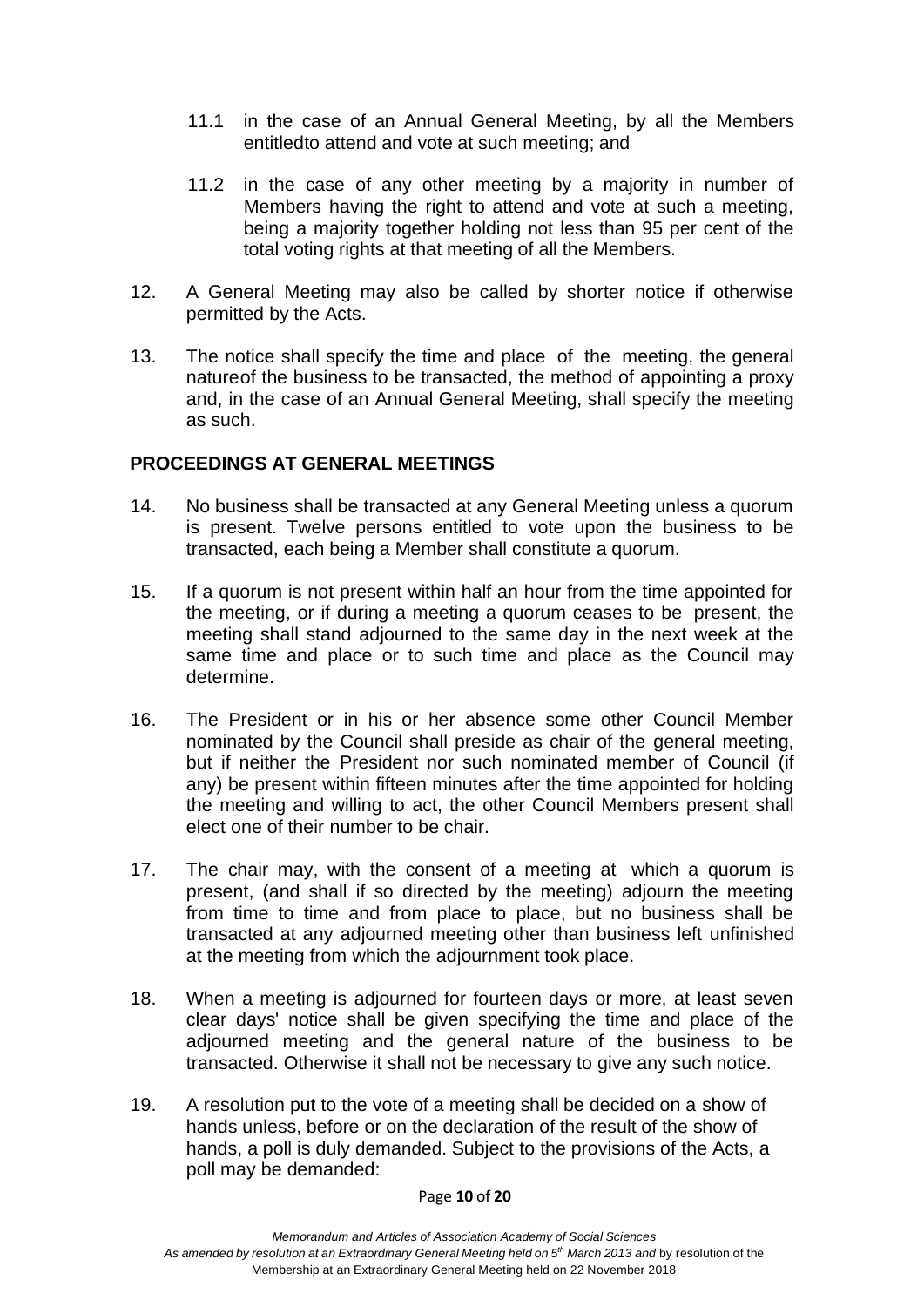- 19.1 by the President; or
- 19.2 by at least two members of Council present in person or by proxy; or
- 19.3 by a Member or Members present in person or by proxy and representing not less than one-tenth of the total voting rights of all the Members having the right to vote at the meeting.
- 20. Unless a poll is duly demanded a declaration by the chair of the meeting that a resolution has been carried or carried unanimously, or by a particular majority, or lost, or not carried by a particular majority, and an entry to that effect in the minutes of the meeting, shall be conclusive evidence of the fact without proof of the number or proportion of the votes recorded in favour of or against the resolution.
- 21. The demand for a poll may be withdrawn before the poll is taken but only with the consent of the chair of the meeting. The withdrawal of a demand for a poll shall not invalidate the result of a show of hands declared before the demandfor the poll was made.
- 22. A poll shall be taken as the chair of the meeting directs and in accordance with the Operating Rules and the chair may appoint scrutineers (who need not be Members) and fix a time and place for declaring the results of the poll. The result of the poll shall be deemed to be the resolution of the meeting at which the poll is demanded.
- 23. A poll demanded on the election of a chair or on a question of adjournment shall be taken immediately. A poll demanded on any other question shall be taken either immediately or at such time and place as the chair directs. The demand for a poll shall not prevent the continuance of a meeting for the transaction of any business other than the question on which the poll is demanded. If a poll is demanded before the declaration of the results of a show of hands and the demand is duly withdrawn, the meeting shall continue as if the demand had not been made.
- 24. In the case of an equality of votes, whether on a show of hands or on a poll, the chair of the meeting shall be entitled to a casting vote in addition to any other vote he or she may have.
- 25. A resolution in writing may be passed by the Members for the time being entitled to receive notice of and to attend and vote at any General Meeting provided it is passed in accordance with the relevant provisions of the Actsand any resolution so passed shall be as valid and effective as if the same had been passed at a meeting of the Academy duly convened and held.
- Page **11** of **20** 26. Members may participate in or hold a General Meeting by means of conference telephone or similar telephone communications equipment so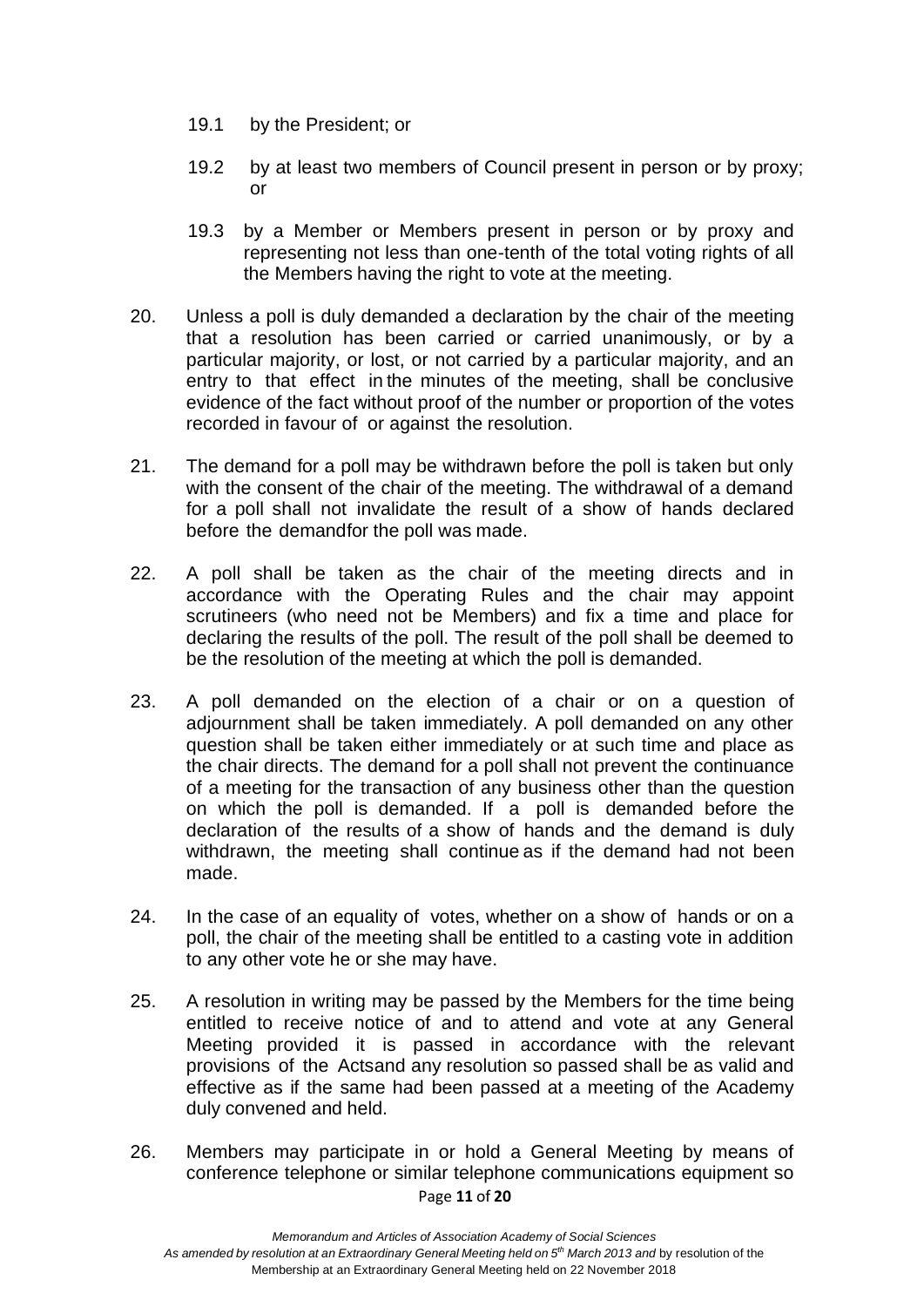that all persons participating in the General Meeting can hear and speak to each other. Participation by such means shall be deemed to constitute presence in person and business so transacted shall be effective for all purposes as that of a General Meeting duly convened and held with such persons physically present. The General Meeting shall be deemed to have been held at the place where the largest number of Members are present in person.

#### **VOTES OF MEMBERS**

- 27. Each Member shall have at any General Meeting the number of votes calculated in accordance with the Operating Rules. No Member shall debate or vote on any matter in which he or she is personally interested without the permissionof the majority of the persons present and voting.
- 28. Any Member entitled to attend and vote at any General Meeting shall be entitled to appoint another person (whether a Member or not) as his or her proxy to attend and vote (by a show of hands or on a poll) instead of him or her.
- 29. Any organisation which is a Member may by resolution of its governing body authorise such individual as it thinks fit to act as its representative at any meeting of the Academy and an individual so authorised shall be entitled to exercise the same powers on behalf of the organisation which he or she represents as the organisation could exercise if it were an individual Member. An instrument appointing such an individual shall be in any form which is usual or which the Council may approve and may appoint such individual either for a period of time or for a specific General Meeting. Any organisation may from time to time revoke any such instrument and authorise another individual in his or her place.
- 30. The instrument appointing a proxy shall be in writing signed by the Appointor or his or her attorney duly authorised in writing and shall be in any form which is usual or which the Council may approve.
- 31. The instrument appointing a proxy and the power of attorney or other authority, if any, under which it is signed or a certified copy of that power or authority shall be deposited at the Office or at such other place within the United Kingdom as is specified for that purpose in the notice convening the meeting not less than 48 hours before the time for holding the meeting or adjourned meeting at which the person named in the instrument proposes to vote or, in the case of a poll, before the time appointed for the taking ofthe poll, and in default the instrument of proxy shall not be treated as valid. No instrument appointing a proxy shall be valid after the expiration of 12 months from the date of its execution.
- 32. An instrument appointing a proxy shall be deemed to confer authority to demand or join in demanding a poll.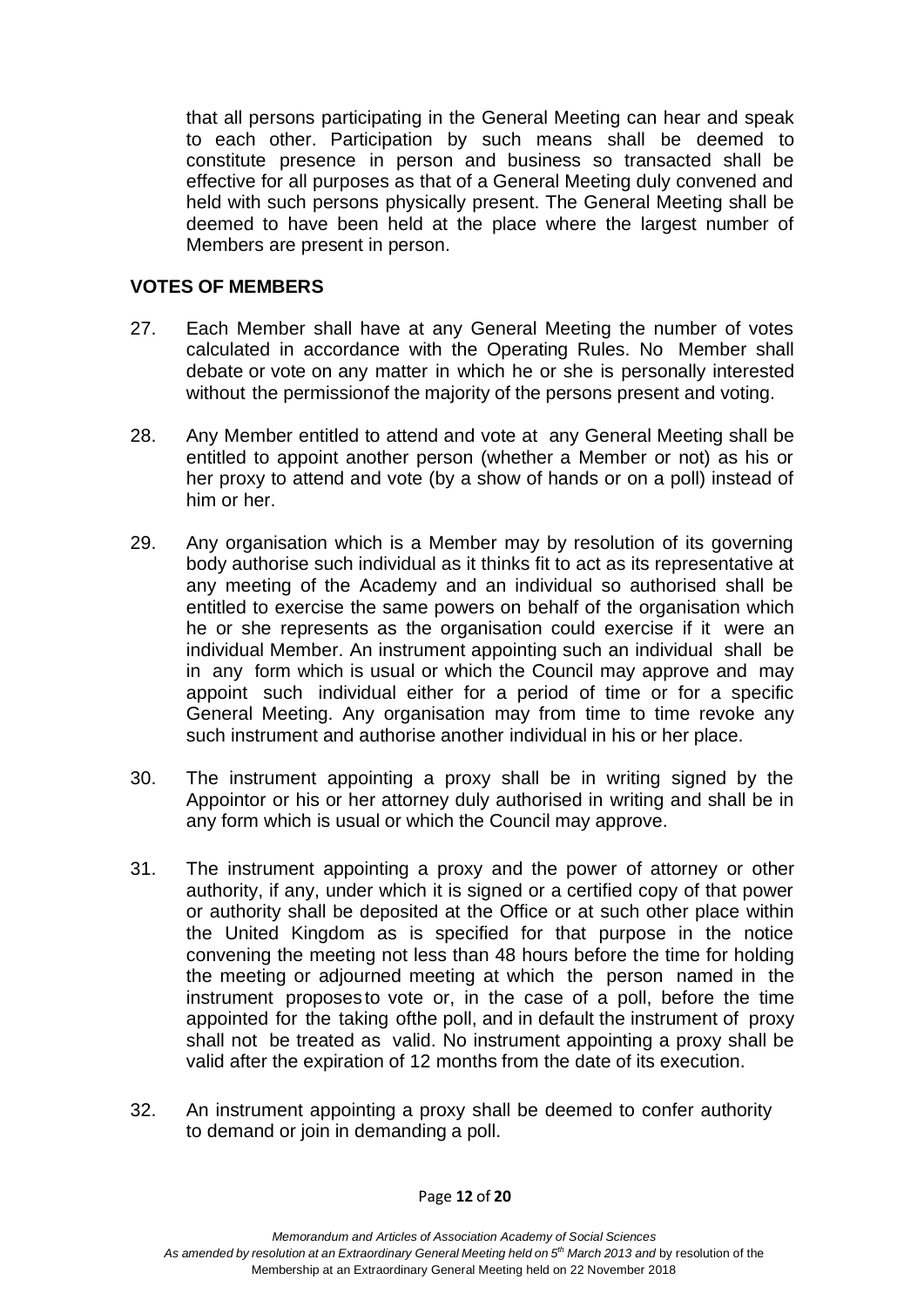- 33. No objection shall be raised to the qualification of any voter except at the meeting or adjourned meeting at which the vote objected to is tendered, and every vote not disallowed at the meeting shall be valid. Any objection made in due time shall be referred to the chair of the meeting whosedecision shall be final and conclusive.
- 34. A vote given or poll demanded by the duly authorised representative of a Member organisation shall be valid unless a notice of determination of the authority of such authorised representative is received by the Academy at the Office (or at such other place within the United Kingdom as is specified forthat purpose in the notice convening the meeting) before the commencement of the meeting or adjourned meeting at which the vote is given or the poll demanded or (in the case of a poll taken otherwise than on the same day as the meeting or adjourned meeting) the time appointed for taking the poll.
- 35. A vote given or poll demanded in accordance with the terms of an instrumentof proxy shall be valid unless notice in writing of the death or insanity of the Member or revocation of the proxy or the authority under which the proxy was executed shall have been received at the Office (or at such other place within the United Kingdom as is specified for that purpose in the notice convening the meeting) before the commencement of the meeting or adjourned meeting at which the proxy is used or the poll demanded or (in the case of a poll taken otherwise and on the same day as the meeting or adjourned meeting) the time appointed for taking the poll.

## **THE COUNCIL**

- 36. The number of members of Council shall not be more than twenty-one andshall be such number as is specified in the Operating Rules.
- 37. The Council Members shall be appointed as provided subsequently in the Articles and the Operating Rules.
- 38. Except to the extent permitted by **Clause 5** of the Memorandum and **Article 39** below, no member of the Council shall take or hold any interest in property belonging to the Academy or receive remuneration or be interested otherwise than as a Council Member in any other contract to which the Academy is a party.
- 39. The Council Members may be paid all reasonable travelling, hotel and other expenses properly incurred by them in connection with their attendance at meetings of the Council (or its committees or subcommittees) or General Meetings or otherwise in connection with the discharge of their duties, but shall otherwise be paid no remuneration (save as permitted by **Clause 5** of the Memorandum).

#### **POWERS OF THE COUNCIL**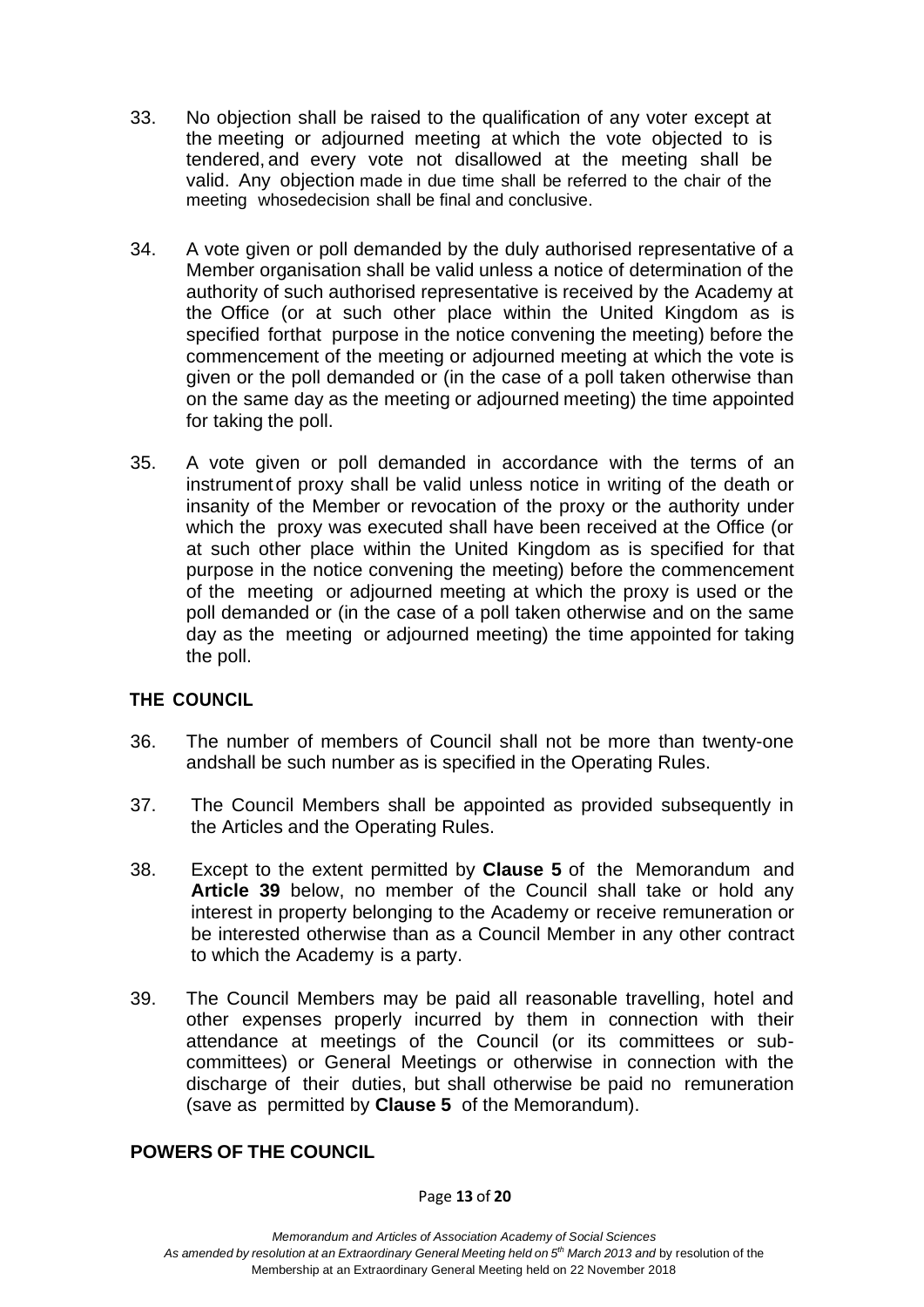- 40. The Council Members as charity trustees have the general control and management of the administration of the Academy and its property and funds.
- 41. Subject to the provisions of the Acts, the Memorandum and the Articles and to any directions given by Special Resolution, the business of the Academy shall be managed by the Council. The Council may exercise all the powers of the Academy and do on behalf of the Academy all such acts as may be exercised and done by the Academy and are not by statute or by the Memorandum and Articles required to be exercised by the Academy in General Meeting. No alteration to the Memorandum or the Articles and no direction given by Special Resolution shall invalidate any prior act of the Academy which would have been valid if that alteration had not been made or that direction had not been given. The powers given by this Article shall not be limited by any special power given to the Council by the Articles and a meeting of the Council at which a quorum is present may exercise all the powers exercisable by the Council.
- 42. The Council shall have power from time to time to make such Operating Rules as it may deem necessary or expedient or convenient for the proper conduct and management of the Academy and its affairs including:-
	- 42.1 prescribing categories of Members and Affiliates;
	- 42.2 prescribing the duties of any officers or employees of the Academy;
	- 42.3 regulating the conduct of the business of the Academy by the Councilor any committee or sub-committee; and
	- 42.4 relating to any of the matters or things within the power or under the control of the Council provided that the same shall not be inconsistent with the Articles.
- 43. The Council shall have power to repeal or alter or add to any Operating Rules unless the Rule is designated as one which can only be changed with the consent of Members or any category of Members and the Council shall adopt such means as they think sufficient to bring to the notice of Members and Affiliates all such Operating Rules which shall be binding on Members and Affiliates.

## **COMPOSITION OF COUNCIL**

- 44. The Council shall consist of the following persons who shall be appointed in such manner and hold office for such term as the Operating Rules shall specify:-
	- 44.1 up to seven Council Members elected by the Learned Societies in accordance with the Operating Rules;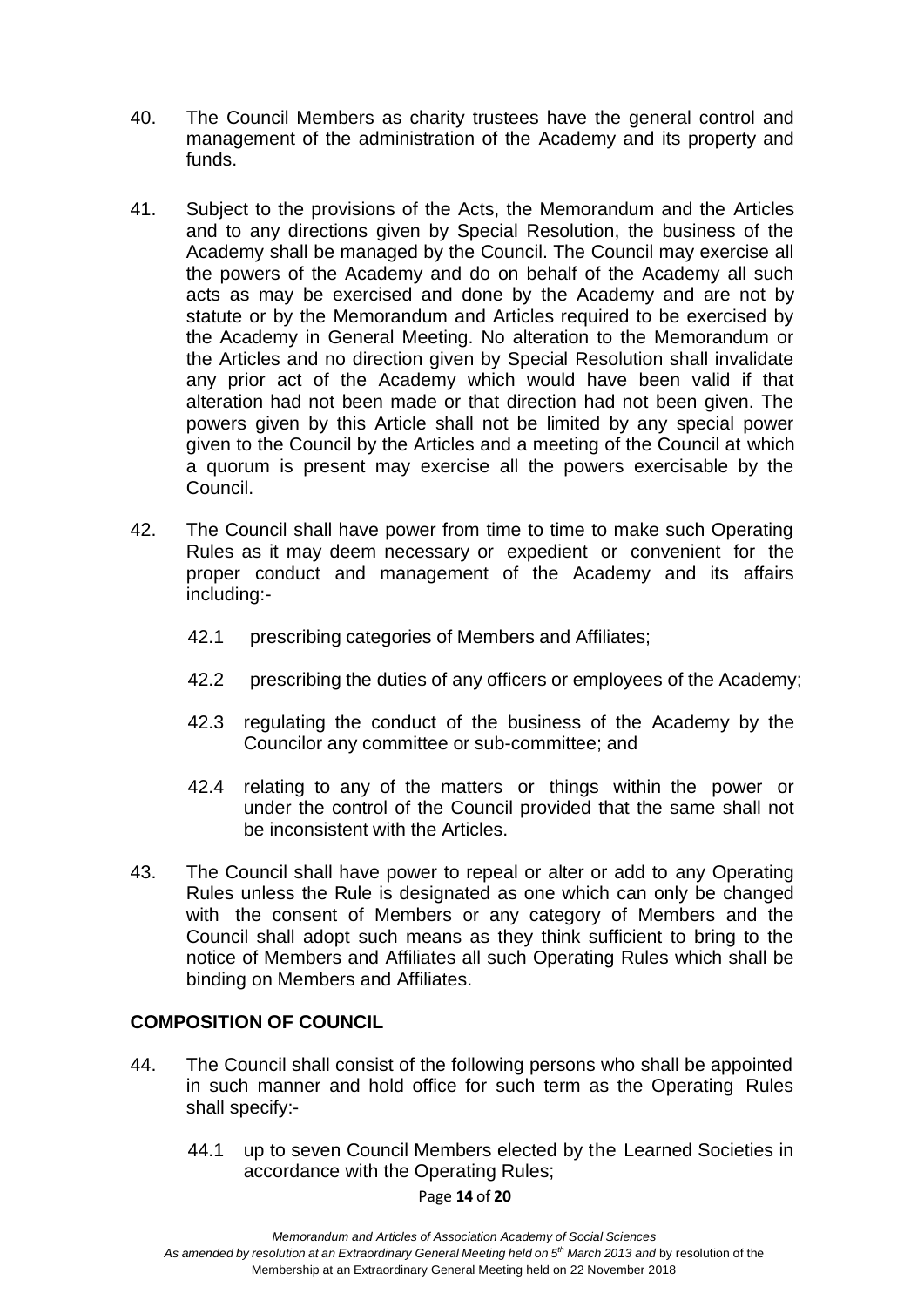- 44.2 up to seven Council Members the Academicians in accordance with the Operating Rules; and
- 44.3 up to seven Council Members appointed by the Council, as established in accordance with the Operating Rules.
- 45. The Council may co-opt an individual to be a Council Member to fill a vacancy in accordance with the Operating Rules. The Council may act notwithstanding any vacancies but, if the number of Council Members is less than the number fixed as the quorum, the continuing Council Members may act only for the purpose of filling vacancies or of calling a General Meeting.

#### **DISQUALIFICATION AND REMOVAL OF COUNCIL MEMBERS**

- 46. A Council Member shall cease to hold office in the circumstances described in the Operating Rules or if he or she:-
	- 46.1 ceases to be a Council Member by virtue of any provision in the Acts or is disqualified from acting as a member of Council by virtue of section 72 of the Charities Act 1993 or is otherwise prohibited by law from being a Council Member;
	- 46.2 becomes incapable by reason of mental disorder, illness or injury of managing and administering his or her own affairs; or
	- 46.3 resigns his or her office by notice to the Academy (but only if at least two Council Members will remain in office when the notice of resignation is to take effect).
- 47. In addition and without prejudice to the provisions of Section 303 and 304 of the Companies Act 1985, the Academy may by Special Resolution in a General Meeting remove any Council Member before the expiration of his or her period of office and may by a Special Resolution appoint another individual in his or her stead but any person so appointed shall retain his or her office until the next following General Meeting. If not reappointed at such General Meeting, he or she shall vacate his or her office at the conclusion of that meeting.

#### **PROCEEDINGS OF THE COUNCIL**

48. Subject to the provisions of the Articles and the Operating Rules, the Council may meet together for the despatch of business, adjourn and otherwise regulate their proceedings as they think fit. Two Council Members may or the Secretary at the request of two Council Members shall call a meeting of the Council. The quorum for the transaction of the business of the Council may be fixed by the Council Members and unless so fixed at any other number shall be six. Questions arising at a meeting shall be decided by a majority of votes. In the case of an equality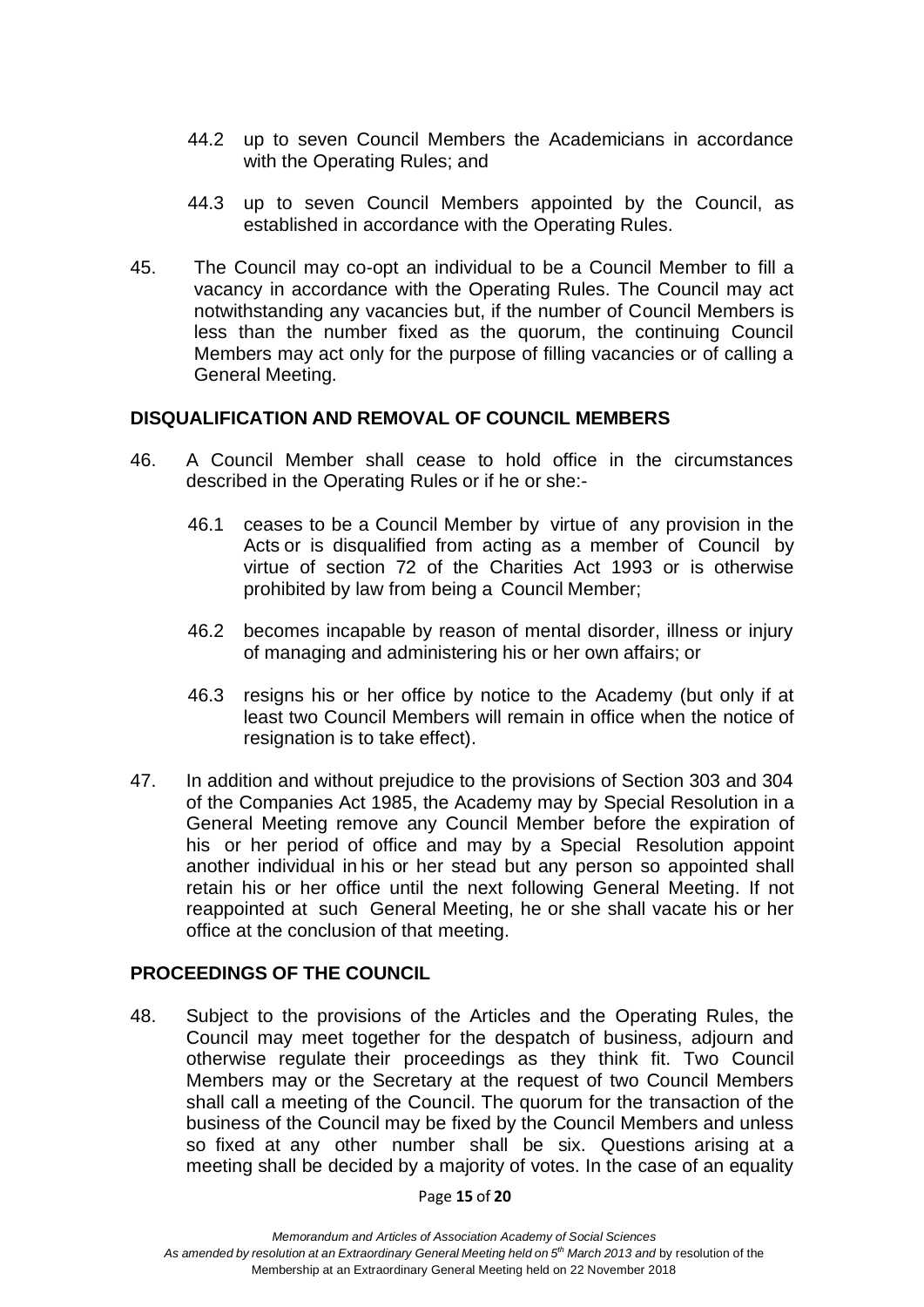of votes, the chair shall have a second or casting vote.

- 49. The Council may delegate any of its powers or the implementation of any of its resolutions to any committee in accordance with the Operating Rules provided that:-
	- 49.1 the resolution making that delegation shall specify those who shall serve or be asked to serve on such committee (although the resolution may allow the committee to make co-options up to a specified number);
	- 49.2 the chair of the committee shall be a Council Member;
	- 49.3 the composition of any such committee shall otherwise be entirely in the discretion of the Council and may comprise such other of their number (if any) or such other persons not being Council Members as the resolution may specify provided that in making such appointments the Council shall have regard to diversity;
	- 49.4 the deliberations of any such committee shall be reported regularly to the Council and any resolution passed or decision taken by any such committee shall be reported forthwith to the Council and for that purpose every committee shall appoint a secretary;
	- 49.5 all delegations under this Article shall be revocable at any time; and
	- 49.6 the Council may make such regulations and impose such terms or conditions and give such mandates to any such committee as it may from time to time think fit.
- 50. All acts done by a meeting of the Council or a committee, notwithstanding thatit be afterwards discovered that there was a defect in the appointment of any Council Member or member of the Committee or that any of them were disqualified from holding office, or had vacated office, or were not entitled to vote, shall be as valid as if every such person had been duly appointed and was qualified and had continued to be a Council Member or member of the Committee (as the case may be) and had been entitled to vote.
- 51. Resolutions in writing, signed by all the Council Members for the time being or any committee shall be valid and effective as if it had been passed as a meeting of the Council or of such Committee duly convened and constituted.
- Page **16** of **20** 52. Council Members and members of any committee may participate in or hold a meeting of the Council or any committee (as the case may be) by means of conference telephone or similar communications equipment so that all persons participating in the meeting can hear each other. Participation by such means shall be deemed to constitute presence in person and business so transacted shall be effective for all purposes as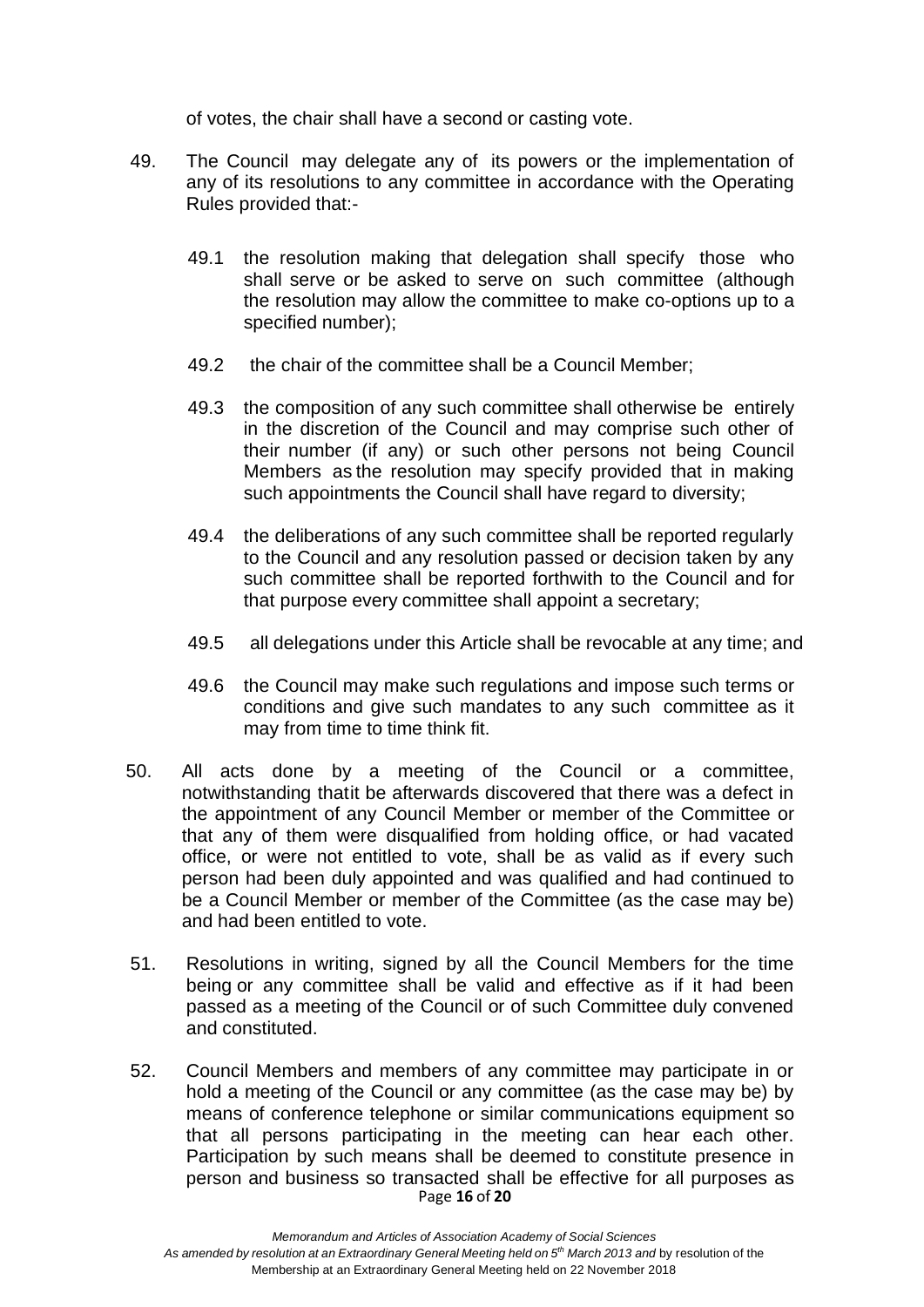that of a meeting of the Council or committee (as the case may be) duly convened and held with such persons physically present.

#### **PRESIDENT**

- 53. The President of the Academy who:-
	- 53.1 shall chair the Council of the Academy;
	- 53.2 shall be appointed by Council having regard to his or her standing and expertise in social sciences and will absent themselves from the meeting when the appointment of the President is discussed;
	- 53.3 shall hold office for such fixed term of office as shall be determined by Council (but which shall not exceed the period between six successive Annual General Meetings); and
	- 53.4 shall be entitled to receive notices of and attend any meeting of the Council or the Academy or any Committee.

#### **CHAIR OF THE COUNCIL**

54. Unless the President is unwilling to do so, s/he shall preside at every meeting of the Council at which he or she is present. If the President is unable to chair a meeting, for whatever reason, or is not present within five minutes after the time appointed for the meeting, the Council Members present may appoint one of their number to be the chair of the meeting.

#### **HONORARY OFFICERS**

- 55. The Council shall appoint from amongst their number the following honorary officers of the Academy upon such terms and for such period as Council shall determine and in accordance with the Operating Rules:
	- 55.1 one or more Honorary Treasurer(s);
	- 55.2 one Honorary Secretary;
	- 55.3 In addition the Council may appoint one or more Deputy Chairs (and Council may designate any such Deputy Chair as the Deputy Chair for a nation, region or such other matter as it thinks fit in accordance with the Operating Rules);

and such other honorary officers with such titles or descriptions as the Council thinks fit.

#### **EMPLOYEES**

56. Subject to the provisions of the Acts and to **Clause 5** of the Memorandum and to the Operating Rules, the Council may appoint or engage and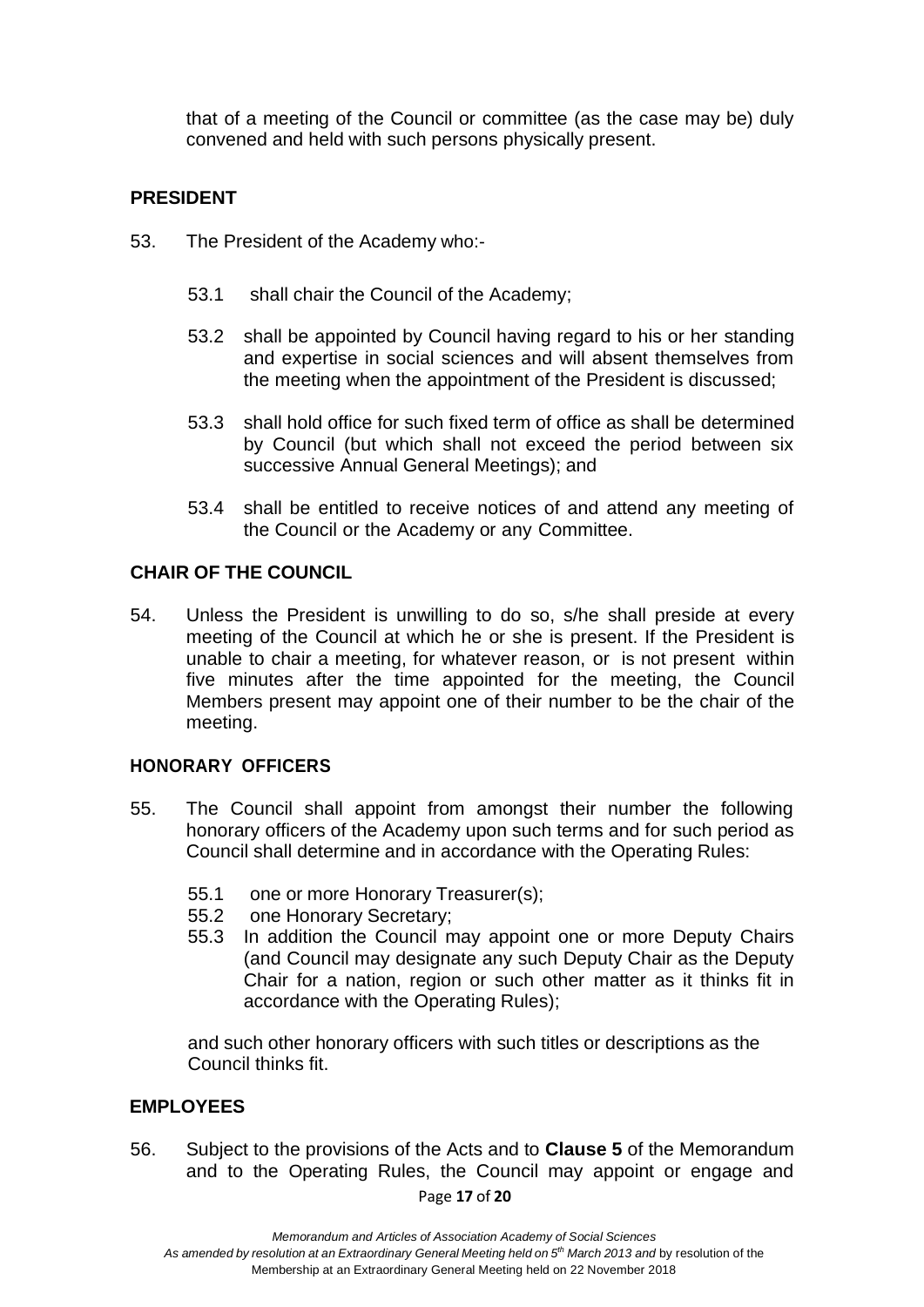dismiss such employees and officers as they shall see fit and any such appointment or engagement may be made for the purpose of discharging such duties and upon such terms as the Council determines and the Council may dismiss any employee so appointed or engaged

#### **MINUTES**

- 57. The Council shall keep minutes in books kept for the purpose:-
- 57.1 of all appointments of officers made by the Council; and
	- 57.2 of all proceedings at meetings of the Academy, the Council and of committees and sub-committees of the Council including the names of those present at each such meeting.

#### **THE SEAL**

58. The seal (if any) shall only be used by the authority of the Council or of a committee of the Council authorised by the Council. The Council may determine who shall sign any instrument to which the seal is affixed and unless otherwise so determined it shall be signed by two Council Members.

#### **BANK ACCOUNTS**

59. Any bank account in which any part of the assets of the Academy is deposited shall indicate the name of the Academy. All cheques and orders for the payment of money from such account shall be executed in such manner and by such persons as the Operating Rules shall specify.

#### **ACCOUNTS**

- 60. Accounting records sufficient to show and explain the transactions and assets and liabilities of the Academy and otherwise complying with the Acts and the Charities Act shall be kept at the Office or such other place within the United Kingdom as the Council thinks fit.
- 61. Subject to the requirements of the Acts, the Academy may at a General Meeting impose reasonable restrictions as to the time and manner at and in which the books and accounts of the Academy may be inspected by Members and subject to those restrictions the books and accounts shall be opened to inspection by Members at all reasonable times during usual business hours.
- 62. The Council shall provide such accounts to the Members in such form and in such manner as prescribed in the Operating Rules.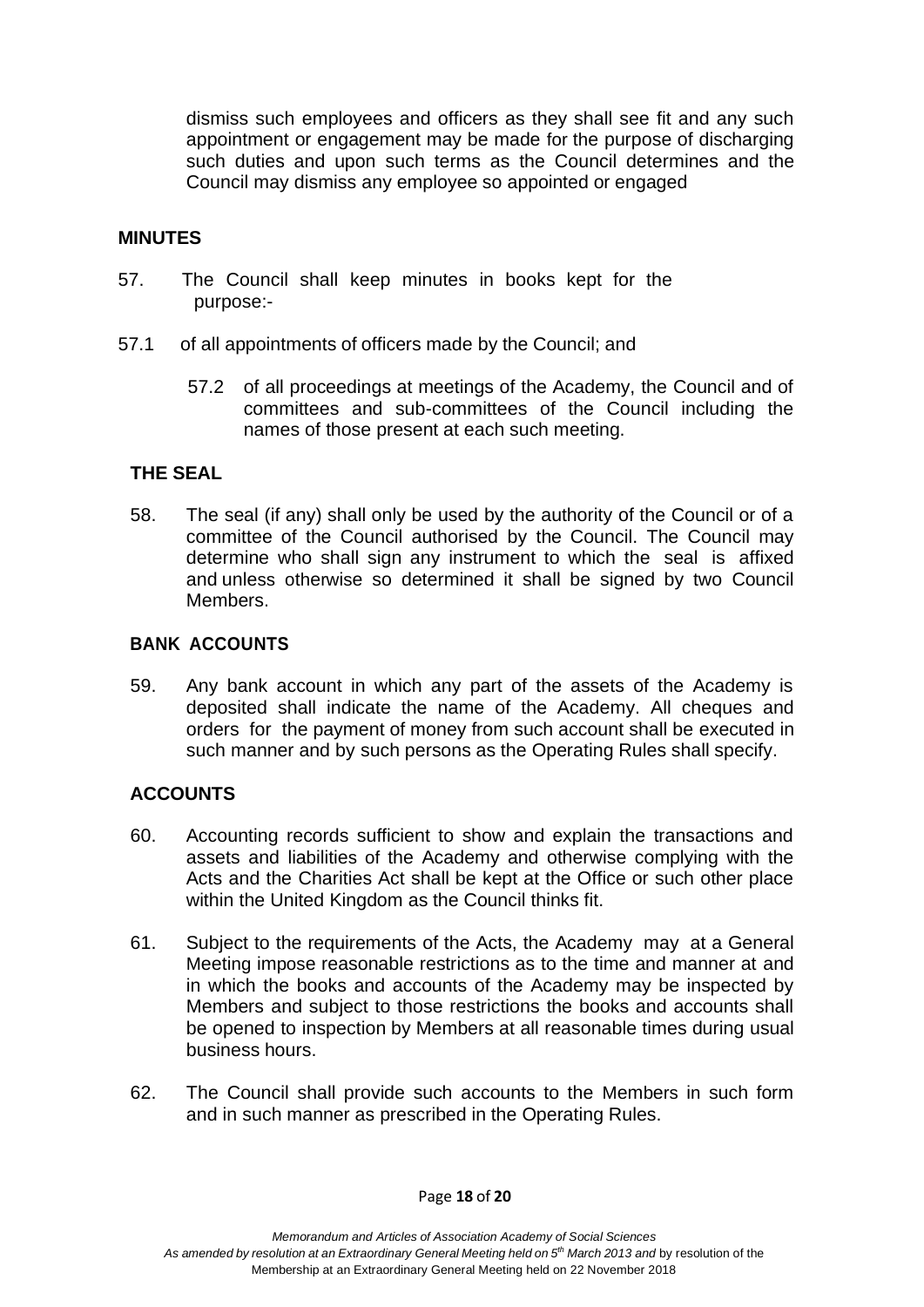#### **ANNUAL REPORT AND ANNUAL RETURN**

63. The Council shall comply with its obligations under the Charities Act with regard to the preparation of an annual report and an annual return and their transmission to the Charity Commission.

#### **NOTICES**

- 64. The Academy may validly send or supply any document (including any notice of General Meeting) or information to a Member:-
	- 64.1 by delivering it by hand to the address recorded for the Member in theRegister of Members;
	- 64.2 by sending it by post or courier in an envelope (with postage or delivery paid) to the address recorded for the Member in the Register of Members;
	- 64.3 by fax to a fax number notified by the Member in writing;
	- 64.4 by electronic mail to an email address notified by the Member inwriting; or

64.5 by means of a website the address of which shall be notified to the Member in writing;

in accordance with and subject to the "company communications provisions" of the Companies Act 2006, but this **Article 64** does not affect any other provision in any relevant legislation, the Articles or the Operating Rules requiring notices or documents to be delivered in a particular way.

- 65. A Member whose registered address for the purposes of **Article 64.1 or 64.2** above is not within the United Kingdom shall not be entitled to receive any notice from the Academy unless he or she gives to the Academy eitheran address within the United Kingdom (a UK Address) at which notices maybe given to him or her or notifies the Academy of a fax number or email address to which notices may be sent in electronic form or who agrees or is deemed to agree to notice being given to him or her by means of a website, in which case he or she shall be entitled to have notices given to him at that UK Address, fax number, email address or by means of such website (as the case may be).
- 66. A Member present, either in person or by proxy or, being a corporation, by its representative, at any meeting of the Academy shall be deemed to have received notice of the meeting and, where requisite, of the purposes for which was called.

#### **TIME OF RECEIPT**

Page **19** of **20** 67. If a document or information (whether in hard copy form or electronic